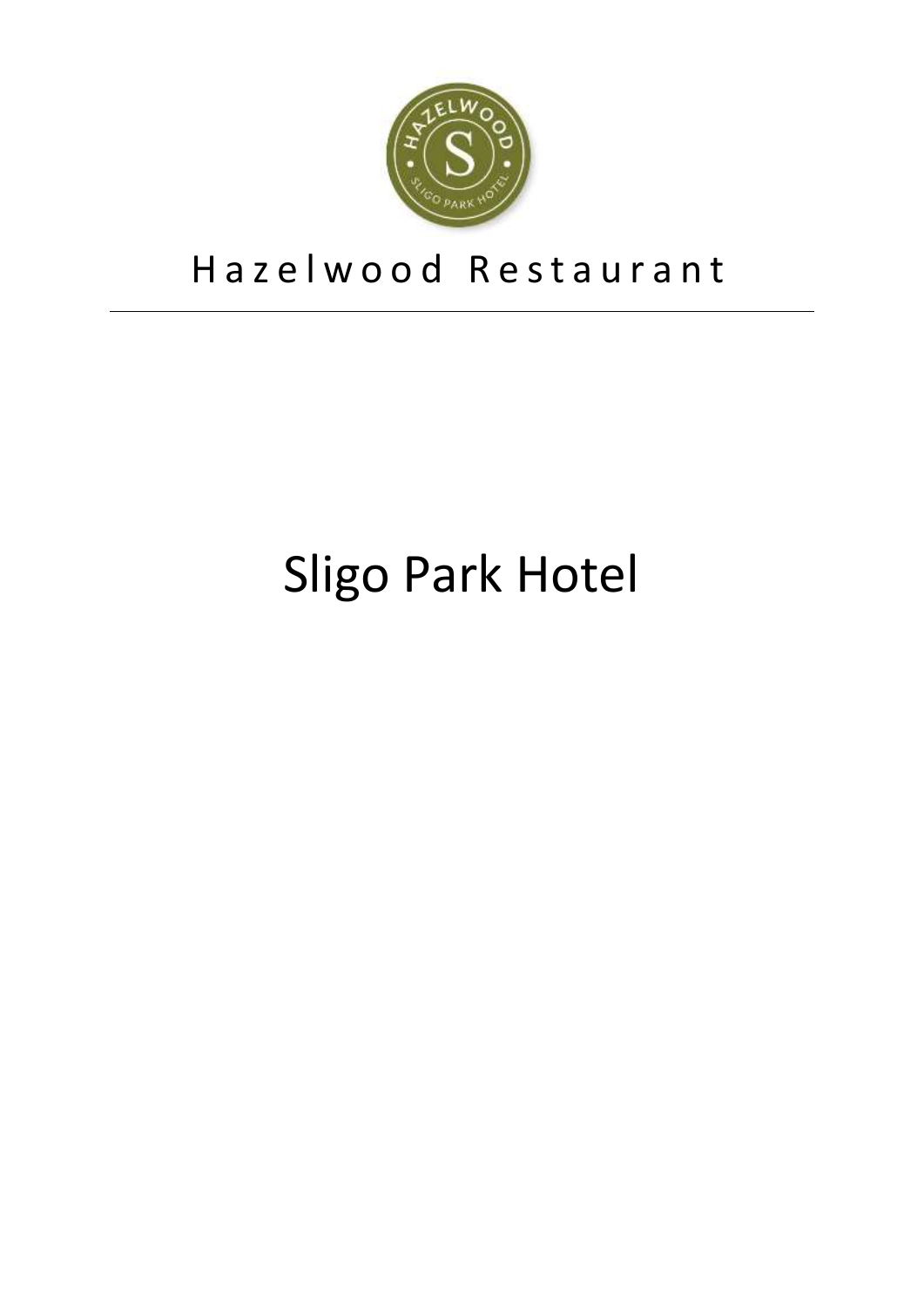

### Hazelwood Restaurant

### Starters

Classic Caesar salad, crisp cos lettuce, garlic sourdough croutons, crispy Parma ham, parmesan shavings, house Caesar dressing €7.80 Contains- wheat, egg, milk, sulphites

Roasted beetroot and goats cheese tian, roasted pine nuts, rocket salad, basil  $\text{oil } f9.50$ Contains- wheat, egg, milk, sulphites

Mixed Baby Green salad, pomegranate seeds, sweet gorgonzola, roasted pecans, honey dressing €7.80 Contains- milk, sulphites

Killybegs oak smoked salmon, and chive cream cheese thimble, cucumber salad, ciabatta crouton. €9.80 Contains- milk, sulphite, fish, egg, wheat.

Roasted vegetable and baby leaf salad, crispy confit duck fritters, plum

dressing €8.90

Contains- soy, sesame, egg, wheat, milk

Smoked Atlantic seafood broth served with homemade Guinness bread. €7.90 Contains- celery, sulphites, wheat, milk, fish, shellfish

> Homemade soup of the day  $€6.90$ Contains: Celery, Milk

#### Mains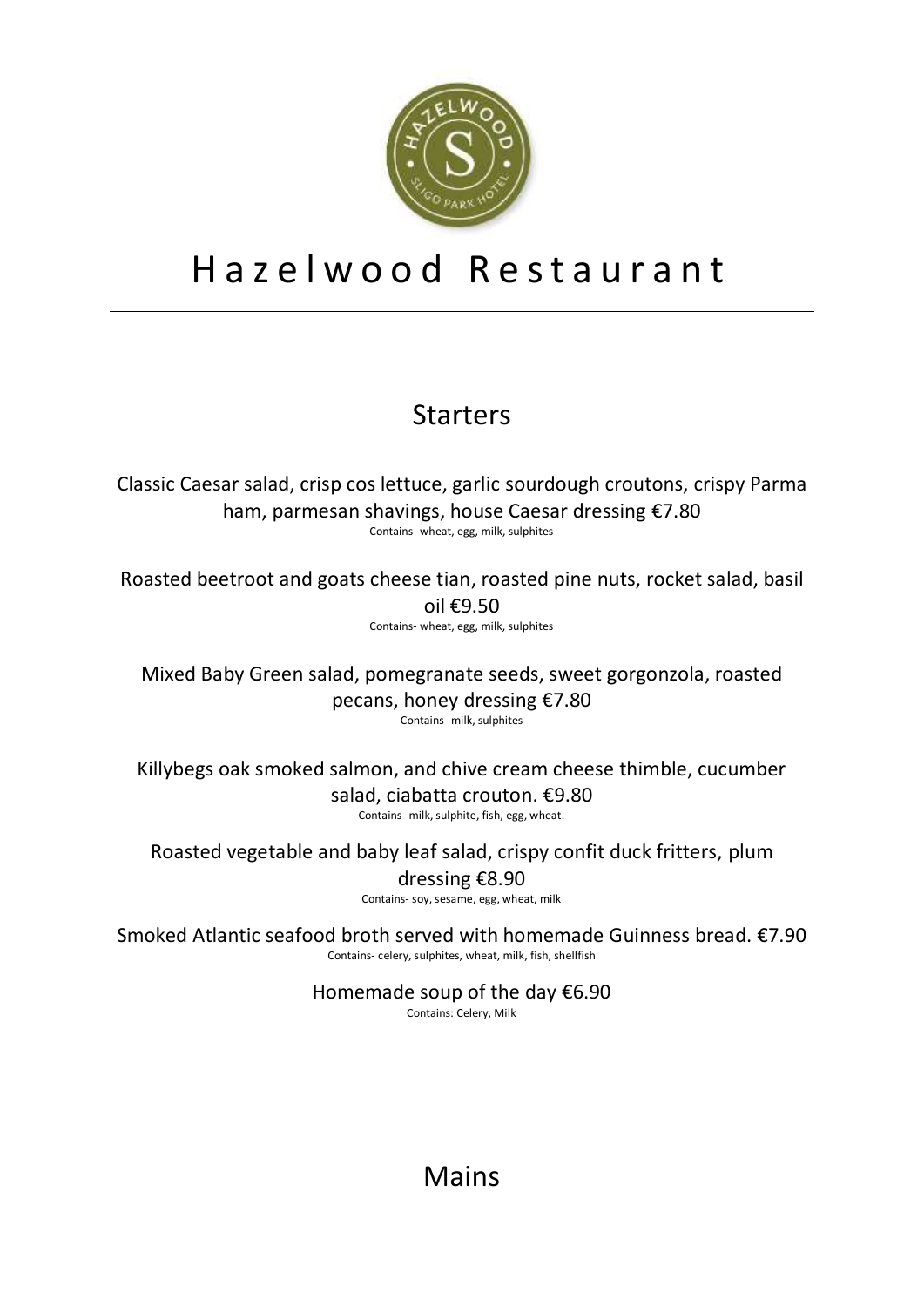

# H a z e l w o o d R e s t a u r a n t

Grilled 8oz sirloin steak, oven roasted vine cherry tomatoes, crispy onion rings, with a choice of pepper sauce or garlic butter €29.95 Contains- sulphites, egg, wheat, milk

Pan roasted supreme of chicken, carrot pure, baby shallots, potato fondant, chicken jus €22.95

Contains- sulphites, milk, egg, celery

Coconut, lime, and chili marinated fillet of Hake, served with a roasted red pepper cassoulet and a pesto drizzle €24.50 Contains-fish, sulphites, nut

Grilled salmon, butternut squash and wilted spinach risotto, mussel tempura, lemon cream reduction €24.95 Contains- fish, milk, shellfish, egg, wheat

Roasted roulade of pork in serrano ham, wild mushroom duxelles stuffing, celeriac and truffle puree, parsnip crisp. €23.90 Contains- wheat, sulphites, nut, egg, celery

Roast rump of lamb with smoked bacon red lentil ragu, carrot crisp, thyme gravy €27.90

Contains- wheat, sulphites, nut, egg ,celery

Vegetarian biriani, aromatic rice, chotta naan €16.90 Contains- milk, egg, wheat

#### Side Orders

Sauté mushrooms €4.60 Tempura onion rings Contains: Egg, Milk, Wheat €4.60 Hand cut chips Contains: Wheat Trace Amounts €4.60 Side salad Contains: Mustard €4.60

#### Desserts